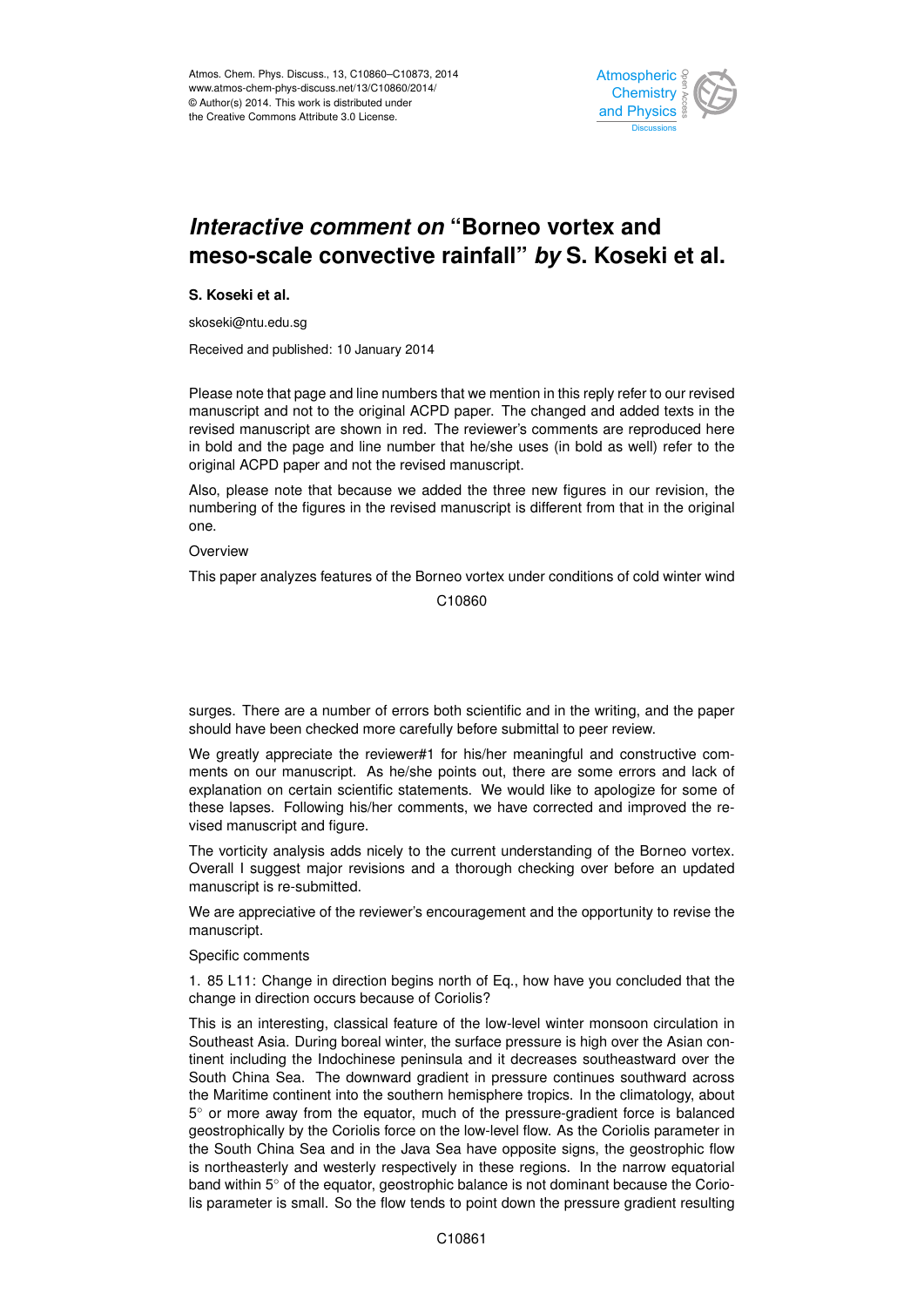in a strong southward component at the equator. Of course, the high terrain in central Borneo and west Sumatra are also important in modifying the local low-level flow. However, the root cause of the change in wind direction from the South China Sea to the Java Sea lies in the change in the sign of the Coriolis parameter (which necessarily implies a small Coriolis parameter near the equator since the Coriolis parameter is a continuous function of latitude).

The sentence in question is not main focus in this study and therefore, we have decided not to give such detailed explanation in the revised manuscript. However, we have revised the phrase "the direction of Coriolis force" to "the sign of Coriolis parameter" in order to be more precise. We thank the reviewer's question and appreciate the opportunity to explain.

2. 85 L 24: Explain why you are investigating isobaric divergence of absolute vorticity flux.

First of all, JRA25/JCDAS reanalysis data is provided mainly in pressure coordinate (cf. section 2). Thus the computation of the isobaric divergence of absolute vorticity flux is most direct and does not introduce interpolation error if any other coordinate is used. The other reason is the vorticity equation in height coordinate (which is analogous to equation (1) in pressure coordinate) contains the solenoid term caused by the mismatch of pressure and density gradients. This term is absent in pressure coordinate simplifying the analysis in pressure coordinate. This point had not been explained and, therefore, we have added the explanation in section 3. Please see Pages 9-10, lines 22-3.

3. 85: Section 3.2 is confusing and there is speculation rather than results being shown

As the reviewer points out, the analysis in section 3.2 should only be taken as a suggestion at this juncture in the paper. However, we consider that these flux analyses are important to establish the ambient conditions conductive for the meso- $\alpha$  scale Borneo vortex and associated rainfall to develop as a "response" to the cold surge. Therefore,

C10862

we have revised the explanation in section 3.2 and made the explicit relation between 3.2 and section 5. Please see Page 11, lines 3-10 and Page 15, lines 3-5.

4. 86 L2: Fig 2c is a difference plot so does not show this.

This is our oversight. We replaced "shows" with "indicates" and clarified that it is the combination of Figs. 2a and 2c that gives us this idea. Please see page 10, line 6.

5. 86 L3: What convergence is being talked about here? This statement needs more explanation. Why does the enhanced vorticity transport lead to convergence? Could anything else be causing this convergence. Have you proven that this is the reason for this convergence?

We apologize for the confusion: the "convergence" should have been phrased more precisely as the "anomalous isobaric convergence of absolute vorticity flux" to avoid confounding it with "convergence of wind" as the single word "convergence" usually means. Therefore the "convergence" we actually mean is demonstrated clearly in Figs. 3a,c and is not a speculation. The patch of "anomalous isobaric convergence of absolute vorticity flux" we discuss here lies between Malay Peninsula and Borneo over the equatorial South China Sea (0◦N to 4◦N and 100◦E to 110◦E). We added the details of location and the words "anomalous" at appropriate junctures in the paragraph. Please see page 10 lines 6-13 and page 15, lines 3-5.

To clarify the reason why the anomalous isobaric convergence of absolute vorticity flux is generated around this region would possibly require another piece of research work. We shall refrain from making speculative replies here.

6. 86 L5 – 10: It is not explained why these features are important nor how they favour the generation of the Borneo Vortex.

This is related to reply to comment #3. When absolute vorticity flux converges anomalously in a region, the ambient absolute vorticity is raised and provides a stronger generation by vortex stretching. Thus, the growth of the cyclonic vorticity and formation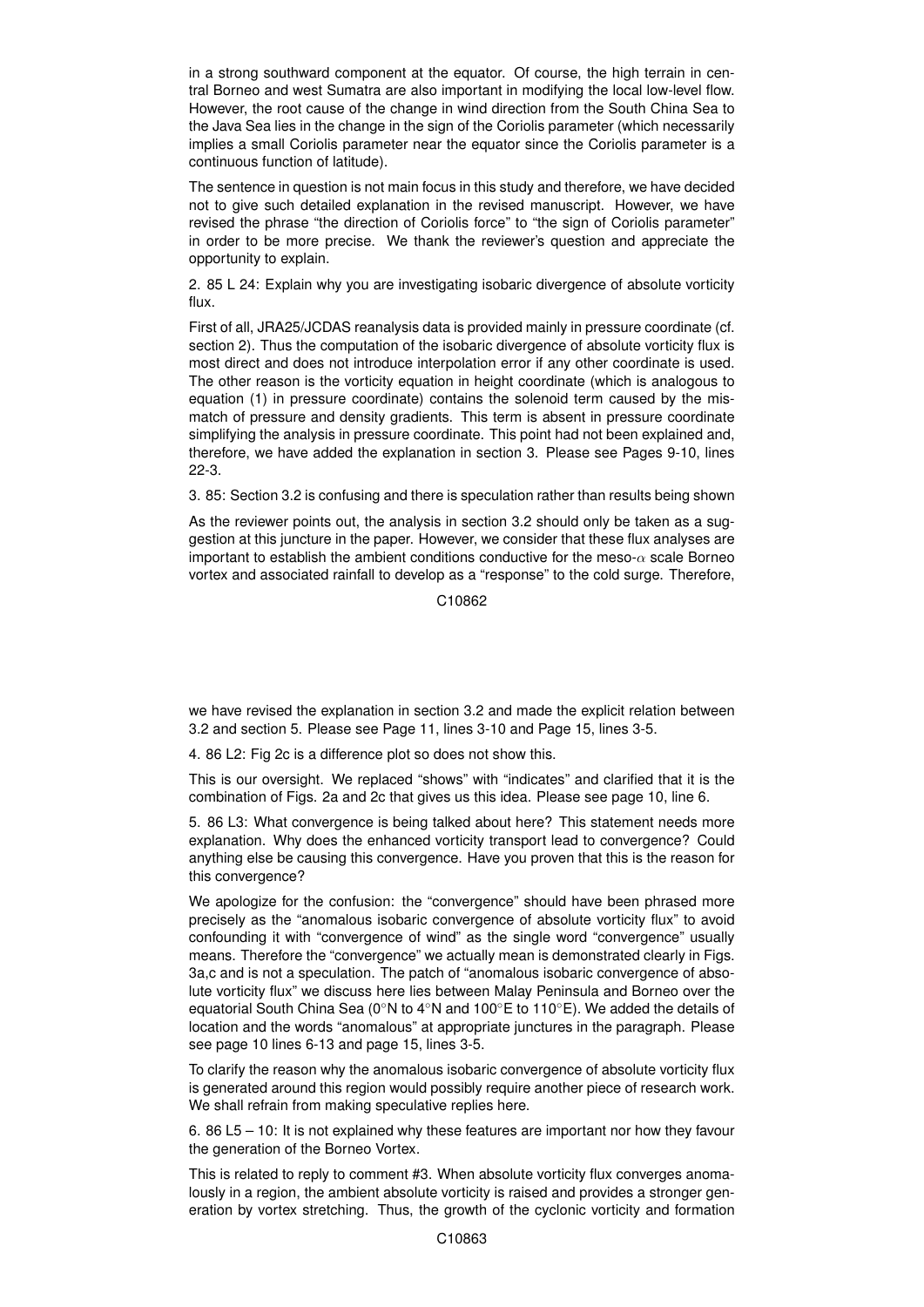of the Borneo vortex is favoured. Our revision about this point is the same as reply to comment #3.

7. 86 L12: Why not just look at divergence of water vapour? Should explain why variables are used, what is the physical relevance.

Presumably the reviewer means "water vapour mixing ratio" by "water vapour" but in that case, mixing ratio is a scalar and so the "divergence of water vapour" is not defined. If the reviewer means the "divergence of water vapour flux", that is exactly the quantity we are looking at.

Or perhaps the reviewer means the "distribution of water vapour mixing ratio". In this case, it must be realized that latent heat release is sustained by precipitation which is more directly related to the amount of water vapour converging into a region per unit time rather than the ambient water vapour content. This is why we examine the "divergence of water vapour flux".

However, following the other reviewer's comment, we decided to replace the divergence of water vapour flux with that of moist static energy flux in Fig. 3, because moist static energy is more explicitly responsible for the moist cumulus convection on which we focus in this study. Please see pages 10-11, lines 16-2. This point is related to our reply to comment#10.

8. L15: Intensification? What is intensifying? Similar to what?

We are referring to the isobaric convergence of the moist static energy flux over the equatorial South China Sea. We have deleted any mention of similarity to absolute vorticity flux convergence. Please see pages 10-11, lines 16-2.

9. L15: Unclear and grammar incorrect.

We apologize for the typographic over sight. We have modified the sentence. Please see pages 10-11, lines 16-2.

C10864

What we wanted to say is that specific humidity anomaly in Fig. 3d is limited only below 800 hPa and this seems to follow Clausius-Clapeyron relation because lower troposphere is warmer than other higher troposphere. However, because we do not show any figure about temperature, this expression is a bit too strong speculation. Therefore, we have modified this expression correctly. Please see pages 10-11, lines 16-2.

10. L21: moist static energy increases not shown.

This is a typographical error where we omitted the words "(figure not shown)". Following the other reviewer's comment and replying to this reviewer's comment#7, we decided to replace the divergence of water vapour flux with that of moist static energy flux in Fig. 3, because the latter is more directly responsible for the moist cumulus convection.

11. L26: "rainfall is dominant" ? bad wording. Also Fig shows anomalies not total rainfall so cannot ascertain totals. Unscientific statement and does not even mention that this is SS case only. Serious error!

We have changed this part by redrawing Fig.4 and adding more explanation in the beginning of section 3.3. We apologize for the error and the lack of information. Please see pages 11, lines 14-17 and new Fig. 4.

12. P87 L2: Cannot conclude this evaporation not shown, surely evaporation is important for rainfall in this region.

We have removed this sentence from the manuscript.

13. L17: Convergence not shown, more of a discussion of previous research in this section and speculation.

Because JRA25/JCDAS has only 6hourly data, strictly speaking, the diurnal cycle is not represented in JRA25/JCDAS. But it would be reasonable, given the supporting evidence from previous literature, suggest that this convergence is reinforced by night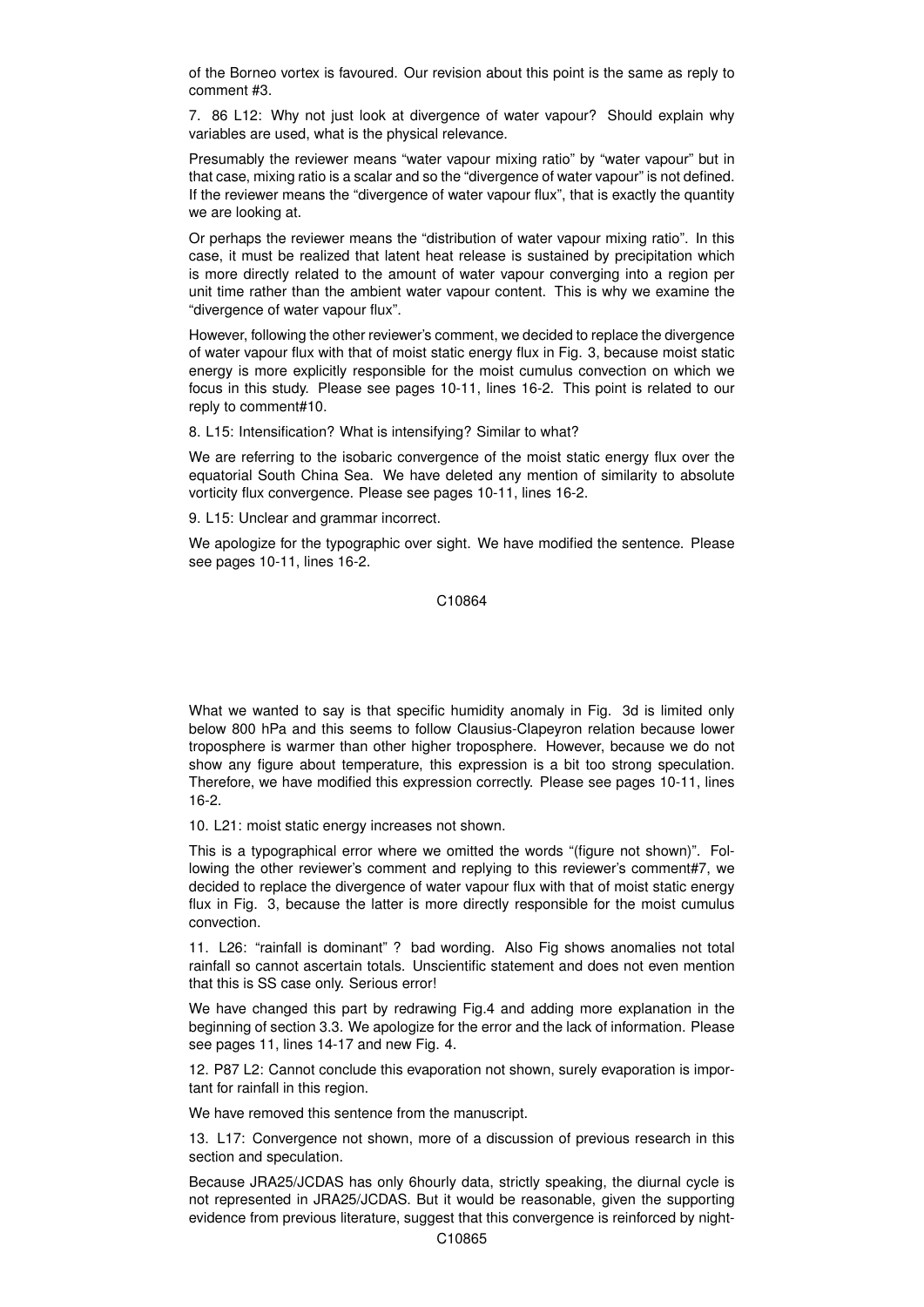morning seaward land breeze, cf. Qian et al. (2010) and Koseki et al. (2013). We agree that going into a discussion here about the previous literature seems inappropriate. So we give a one-sentence summary of the essential reasoning in those papers and this reader is referred to those papers for a discussion. Please see page 12, lines 6-18 and the new Fig. 6.

14. L21: Fig 2 c indicates enhanced westerlies, not really northerlies, in the sea north of Java. This statement is scientifically incorrect and the use of the results here to support the previous mechanism is dubious. generally weak or wrong argument in this section. More careful explanation and reasoning required.

Fig. 2c is unable to illustrate our point because the easterly component is much stronger than the northerly component. We have added a new figure showing that the northerly component of the ambient wind is indeed strengthened, while the anomaly in the easterly component has mixed signs. The former is what would be expected if the enhancement of morning rainfall over the Java Sea occurs under the mechanism highlighted in Koseki et al. (2013), as clarified in the revised text. Please see page 12, lines 6-18 and the new Fig. 6.

15. L26: The enhanced rainfall does not line up well with the AVFC.

We apologize for the mistake: we meant to point out the relation between rainfall anomaly and absolute vorticity anomaly, not the anomaly in the absolute vorticity flux convergence. Please see the revised text, page 13, lines 1-3.

16. P88 L22: Since the analysis box chosen is close to the equator this area will be unfavourable for TCs, The Figure 7 a does not provide any validation to the statement written here since the whole area is unfavourable.

As the reviewer points out, the region for the MBV Index is not favourable for the generation of TCs. However, the Borneo vortex we focus on in this study does not belong to the class of TCs commonly identified with typhoons and hurricanes because of its

C10866

initiation mechanism. While TCs are initiated by the latent heat release due to the cumulus convection over the warm sea, the Borneo vortex is generated mechanically by strong and persisting cold surges. In fact, our analysis in Fig. 3 shows that the absolute vorticity flux convergence is remarkable over the equatorial South China Sea (0◦ -4◦N and 105◦ -110◦E). Therefore, we selected the region where the Borneo vortex tends to be generated and not where TCs are typically found. We added more explanation of the selection of this region in the definition of MBV Index. Please see page 13, line 8-9.

The MBV only considers 0 to 4 degrees north.

The region for the MBV Index is actually smaller than the scale of each Borneo vortex in the reanalysis data. Only the centres of the vortices are located in the box. However, our MBV Index measures the absolute vorticity and hence can indicate when the Borneo vortices are present in the equatorial South China Sea.

17. P89 L 2: not the best description of regions, strongest convergence is just north of centre (?)

The reviewer is right to point out where the convergence is strongest. But the regions of strong (but not the strongest) convergence are noteworthy as well because they relate to the pattern of intense rainfall. Following the reviewer's comment, we modified the expression of this sentence. Please see page 14, lines 11-13.

18. P89 L20: Why not use the composite of the 55 cases that formed a Boneo Vortex rather than the composite of all SS events. The argument here is a little weak.

This study focuses on general case of the cold surge and the Borneo vortex (see the last sentence of the second last paragraph in the Introduction). In order to generalize them, we need composites from as large a sample as possible. We agree that using boundary and initial conditions from a composite of the 55 (or 58) days that actually formed a Borneo Vortex in the real atmosphere is a good way to try to generate a Borneo Vortex in a simulation. But if a Borneo Vortex can be simulated using a com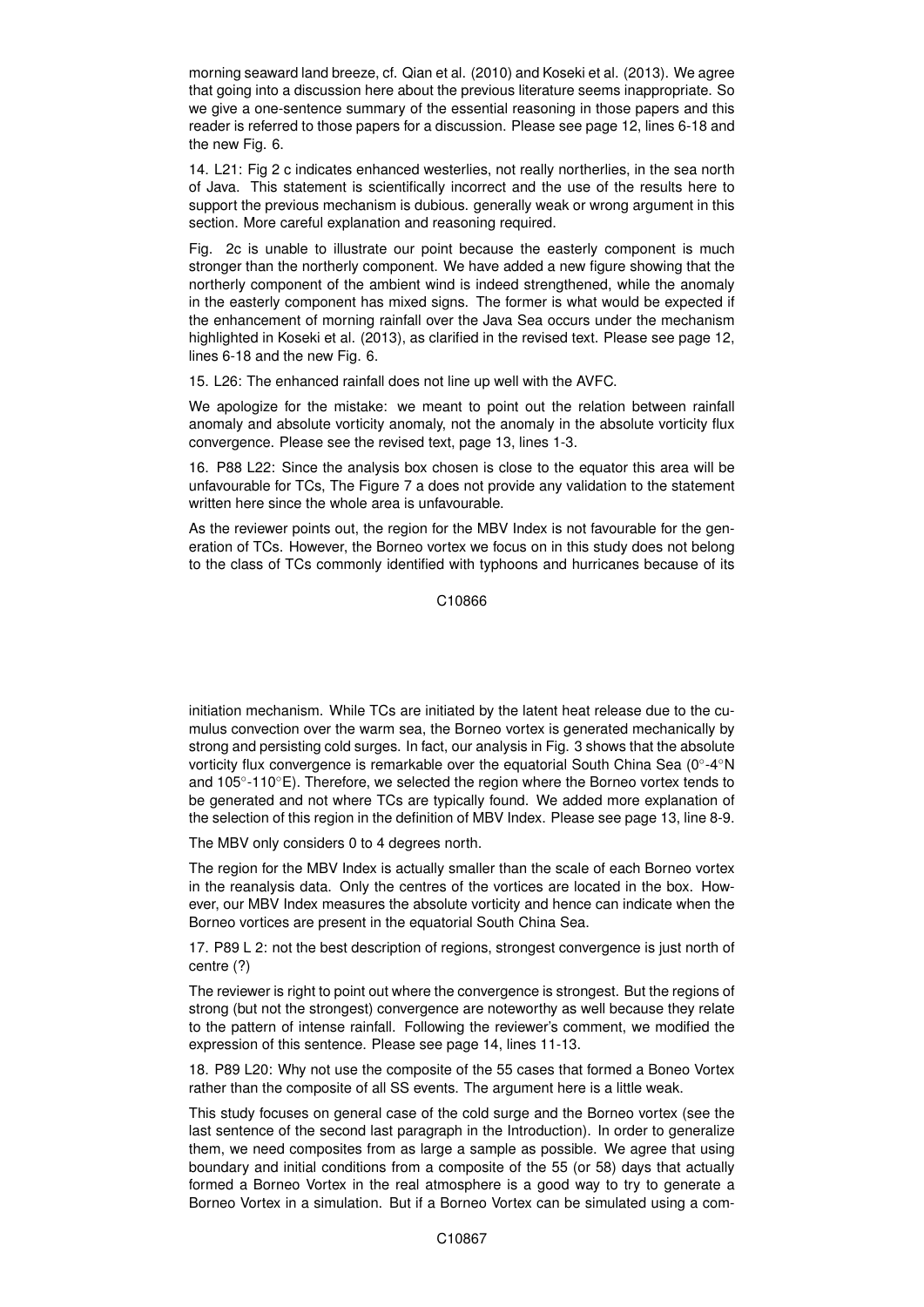posite of all 133 days of SS, this latter set of boundary and initial conditions will suffice and will in fact be preferred because of better representation of the SS. The discrepancy with regards to the formation of a Borneo Vortex between the model and the real atmosphere arises because the composite boundary conditions are held constant throughout the model integration but in the real atmosphere, the boundary conditions are not steady and do not persist long enough in those  $133 - 58 = 75$  days of SS. In any case, the objective is to have a model Borneo Vortex generated under semi-idealized strong surge conditions. It is not to reproduce actual Borneo Vortices generated in those 55 (or 58) days.

As our original manuscript did not give sufficient explanation to this point, we have added more explanation on why we employ all events of SS for the simulation. Please see the first paragraph of the revised section 5.1 (page 15, lines 12-17 and pages 15-16, lines 21-2).

19. P90 L14: When talking about wind better to talk about northerlies, southerlies etc.

We corrected this expression replacing with "southerly". Please see page 16, line 17.

20. L20: Inaccurate, many tropical cyclones are smaller than the scale of this vortex. Fig 10 referred to before Fig 9 L24: ? More explanation needed, I think refers to wrong figure.

We deleted the word "larger". What we want to say here is that our simulated vortex is at meso- $\alpha$  scale and different from tropical cyclones formed in the higher tropical latitudes. "Fig.10" mentioned is a typographical error. This was meant to be new Fig. 9l. We have corrected it. Please see page 17, line 1-2.

21. L 27 bad wording, the cyclone "saturates"

We replaced "more or less saturates" with "is more or less matured". Please see page 17, line 8.

22. P91 L15: Best not to say this since a Typhoon has formed in this location.

C10868

We expressed ourselves in this way in order to emphasize that our simulated vortex is not a typhoon and we wish distinguish its dynamics from that of a typhoon including typhoon Vamei. We modified the expression slightly. Please see page 18, line 2.

23. L24 southern patch in TRMM not model, more careful explanation needed. What are "patchy" clouds?

We agree that the southern relatively intense patch of rain in TRMM was not captured in the model vortex. The reason may be that the centres of actual Borneo vortices are distributed rather widely around the equator in new Fig. 8c and so the southern part of some vortices (i.e. 400-800 km south of the centre) spans the Java Sea where rainfall arises mainly due to local land breeze circulation (cf. section 3.3) and is captured in the composite. But in the model, the vortex centre lies between 2◦N and 3◦N in the mature stage (from 144 h to 192 h in new Fig. 9l) and the simulated vortex is about 2-3 times smaller. So the southern part of the simulated vortex (i.e. 200-300 km south of the centre) does not reach the Java Sea and so there is no southern intense rain patch. Please see page 18, lines 8-19.

The sentence containing the word "patchy" has been removed.

24. P91 L10: winds are also strongest in the lower troposphere in a TC.

Yes, the reviewer is right. However, in a typical typhoon the tangential wind remain quite strong in the upper troposphere but the tangential wind in our model decays rapidly with height above 400 mb. Thus, our simulated vortex is still shallower compared to a typical typhoon. We modified the text to clarify this point. Please see page 19, line 13-15.

25. P92L26: not proven here

.

While the forcing of the upward motion by latent heat release is not proven here, it is generally true that latent heat release is much greater than radiative heating in the tropical atmosphere. This is especially true in a heavily convecting cyclonic core, as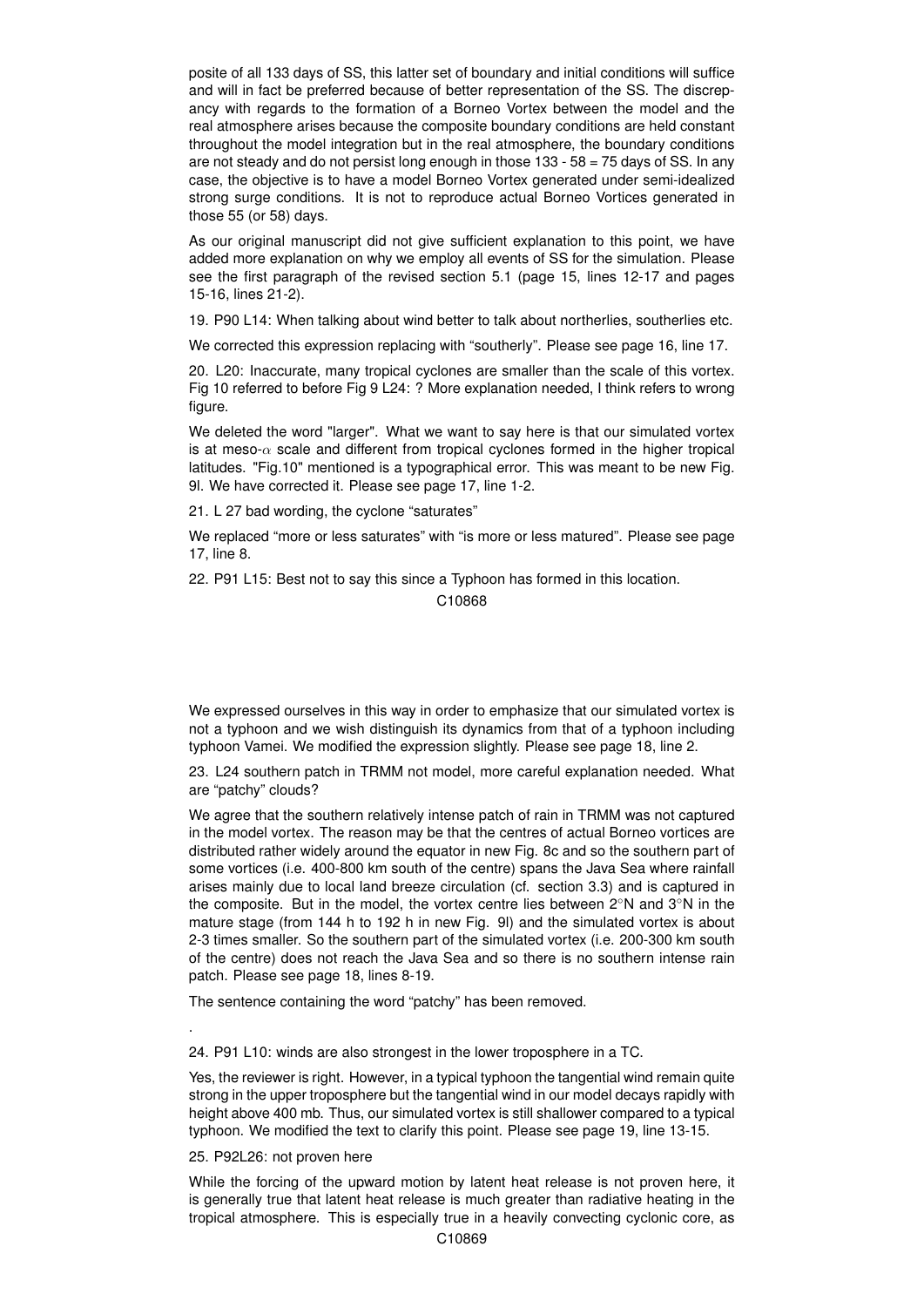indicated by the density of the cloud hydrometeors present. We have rephrased the sentence in consideration of the reviewer's comment. Please see page 20, lines 12-13.

26. P93 L14: Warm air in the mid troposphere tends to reduce buoyancy not increase it.

When an air parcel rises and water vapour condenses, the latent heat released into the air parcel increases the buoyancy "for the rising air" (quoted from the original text). The reviewer may be referring to a different fact: when the \*ambient\* mid-troposphere is warm, the buoyancy of an air parcel displaced from the boundary layer into such an environment will experience less buoyancy. If so, we agree with the reviewer but there is no mistake in the original text

27. P94 L10: the co-moving what?

The missing word "frame" has been inserted. Please see page 22, line 3.

28. P97 L9 "and but"

This is typographic. We have removed the word "but".

29. P98 L28: Not sure of the argument here.

This was a sentence from an earlier version of the manuscript and was accidentally left behind in the editing. We apologize for the oversight and have removed the sentence.

30. P99 L4: Some explanation of the relevance of these particular variables should be pre-sented. What is the significance of higher LNB etc. CAPE LNB and LCL do not "work together" they all simply changed because the near surface conditions are changed.

CAPE, LNB and LCL are affected not only by the near-surface conditions but also by the vertical profile of temperature and humidity. So a change in these quantities is not due simply to a change in the near-surface conditions. Nonetheless, we agree that our original explanation was not clear enough and therefore we rewrote extensively this

C10870

part of the text. Please see pages 29-30, lines 10-2.

Please note that while we originally investigated the northeastern sector of the cyclone, we added a similar investigation of thermodynamics indicators for the northwestern sector of the cyclone, following the other reviewer's comment (the new Fig. 17). Therefore, this reply is reflected in the added description on the northwestern sector. Actually, the results are almost same as in the northeastern sector (the new Fig. 18).

31. L12: not really, need trigger to make rain, can have high CAPE with no rain, in this case the front provides the trigger.

Yes, high CAPE without rain is also possible. As the reviewer points out, the intense rainfall is triggered mainly at confluent front and mediated directly by the cloud microphysics as we show its contribution of 70∼80% in new Figs. 17c and 18c. The rest of contribution of 20-30% is due to Kain-Fritch cumulus scheme which uses CAPE in the parameterization. Actually, rainfall due to cumulus scheme is well fit with CAPE diagnosed cross the confluence front in new Figs. 17c and 18c. This indicates that CAPE is a factor for the cumulus convection at least in this model, but the parameterized convective rainfall contribution is weaker than the microphysics rainfall contribution. Please see the extensively revised text from pages 29-30, lines 10-2.

32. Figure 1 is a strange plot because it is just Decembers but appears to link them up in one continuous line.

The plot is actually disjoint from year to year but only appears so because of the interrupting vertical lines demarcating the years. We have removed these interfering vertical lines for visual clarity. We also mention that the lines are disjoint in the revised caption. The same revision was applied to new Fig. 7. Please see the new Fig. 1 and Fig. 7.

33. Figure 2: The caption does not make sense, change first sentence in particular. Put in order a,b,c,d

Following the reviewer's comment, we changed the order of the subfigures and